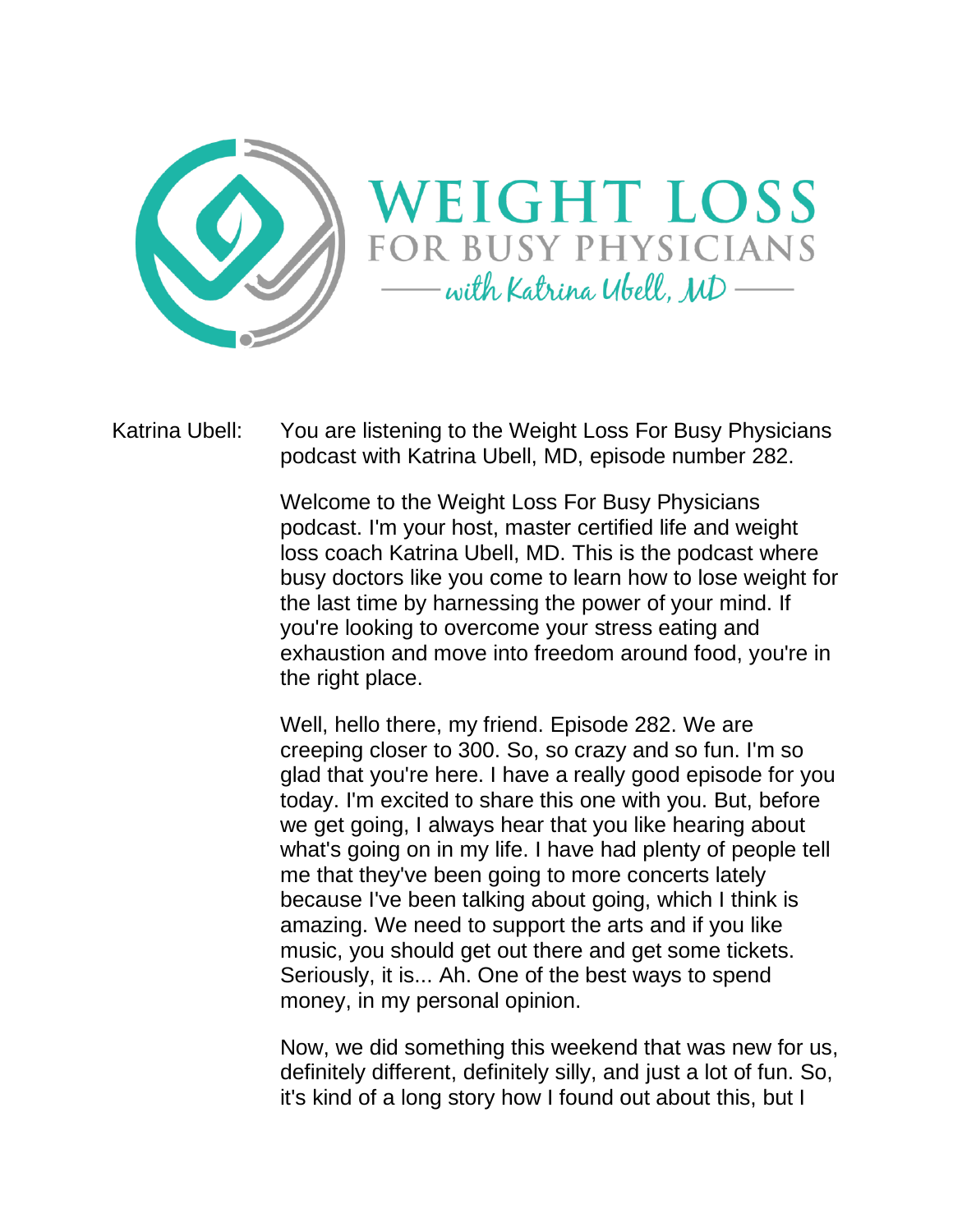found out we were having something here in Milwaukee a couple days ago called the Bubble Run. And, you may have heard of it. They actually host these all over the country in the U.S. I'm not sure if they're in other countries, but they for sure have them in the U.S. If you're in another country, you might want to recruit them to come and set up a Bubble Run for you.

I could not believe how many people were there. I mean, I'm not really good at being able to judge crowds, but so many people, so many families, and I would say that the vast majority of people didn't run. It was mostly a walk for a lot of people, so if you're like, "Running? I don't run," not a problem at all. But, I am telling you how much fun... It was so much fun. So, I found out about this and I thought, "Well, let me see if I can find like a video of what this is actually like." And so, basically the deal is that it's a five K, so it's three point one miles and they set it up so that periodically throughout this run, you basically walk through this huge pile of bubbles and they are differently colored, so there's like a blue one, a pink one, a green one and a yellow one, and then the first one you go through is just regular white, untinted.

And so, you... Everybody like lines up and they don't let everybody go at once, so they kind of let every people go in sort of sections so that it's not too many people at once. And, basically they've got these bubble makers hanging overhead in an arch and they're just like dropping down all of these bubbles and you can just run or walk through them. And then, as part of signing up, you get a white tee shirt and then the bubbles get all over the tee... The bubbles get all over everywhere. Like, literally everywhere. And then, the colored bubbles kind of over time sort of leave a little bit of a tint or a stain on the shirt, which is actually really pretty fun because everyone's shirt is a little different. It's kind of like a bubbled but like a bubble tie dye kind of a thing. It's actually... It was kind of neat to see that.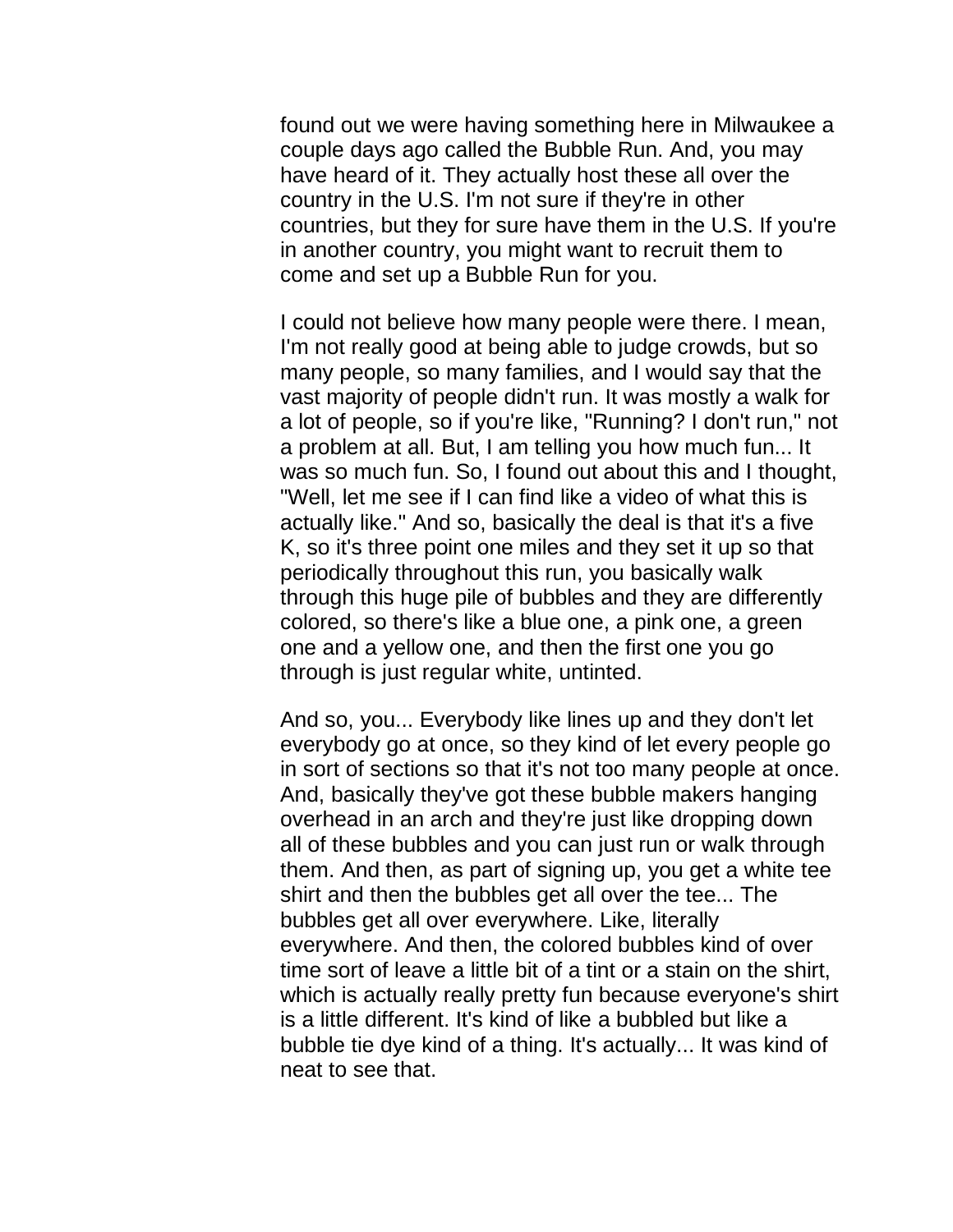So, you may be thinking, "Oh my gosh. Like, could you breathe? Like, what is happening?." Well, I kind of figured out some hacks as we went along. The very last one, I was like, "I don't want to get any of this in my mouth." And, I guess actually the main issue was like if you could just jog through it, it really wouldn't be a big deal. But, we were not first in line. Let's just say. And so, there were a lot of kids who were just kind of playing in the bubbles and stuff, and so, as you were going through, you felt like you needed to walk because you didn't want to like trample on a kid and you might not be able to see them. And so, it was maybe just a little bit more difficult. But, what I figured out is if you go to the side where they have like a little bit of a fence, then you can kind of stick your head out to the side so you can still keep breathing but you still get to run through the bubbles.

It was... It's... It's literally ridiculous. Like, I'm kind of like, only in America could someone come up with this. But, it's literally this thing and it's everywhere. Anyway, I found this video on YouTube of someone doing it so I could get a better sense of what it was. Showed it to the kids. They were all like, "Yeah. We're in." And, we had a great time. So, it was actually at our state fairgrounds and within our state fairgrounds, they have a race car track. It's called the Milwaukee Mile and it was all on that race car track. So, some of the walking or running was on the track and the pit lane and stuff, which was pretty fun because we've become pretty big Formula One fans, so my kids were not... Not that you would ever have a Formula One race there, but my kids were like, "Oh, we're in the pit lane."

And then, all of the... The way they directed you for all of the bubbles that was like in the interior where the grassy area was, so... So, the bubbles were over the grass. And, they even have like a whole system of like salvaging the water and the bubbles afterward. Like, the whatever soapy whatever something or other afterward to make it more environmentally friendly and stuff. But, it was just like a good community activity outside. So many people. It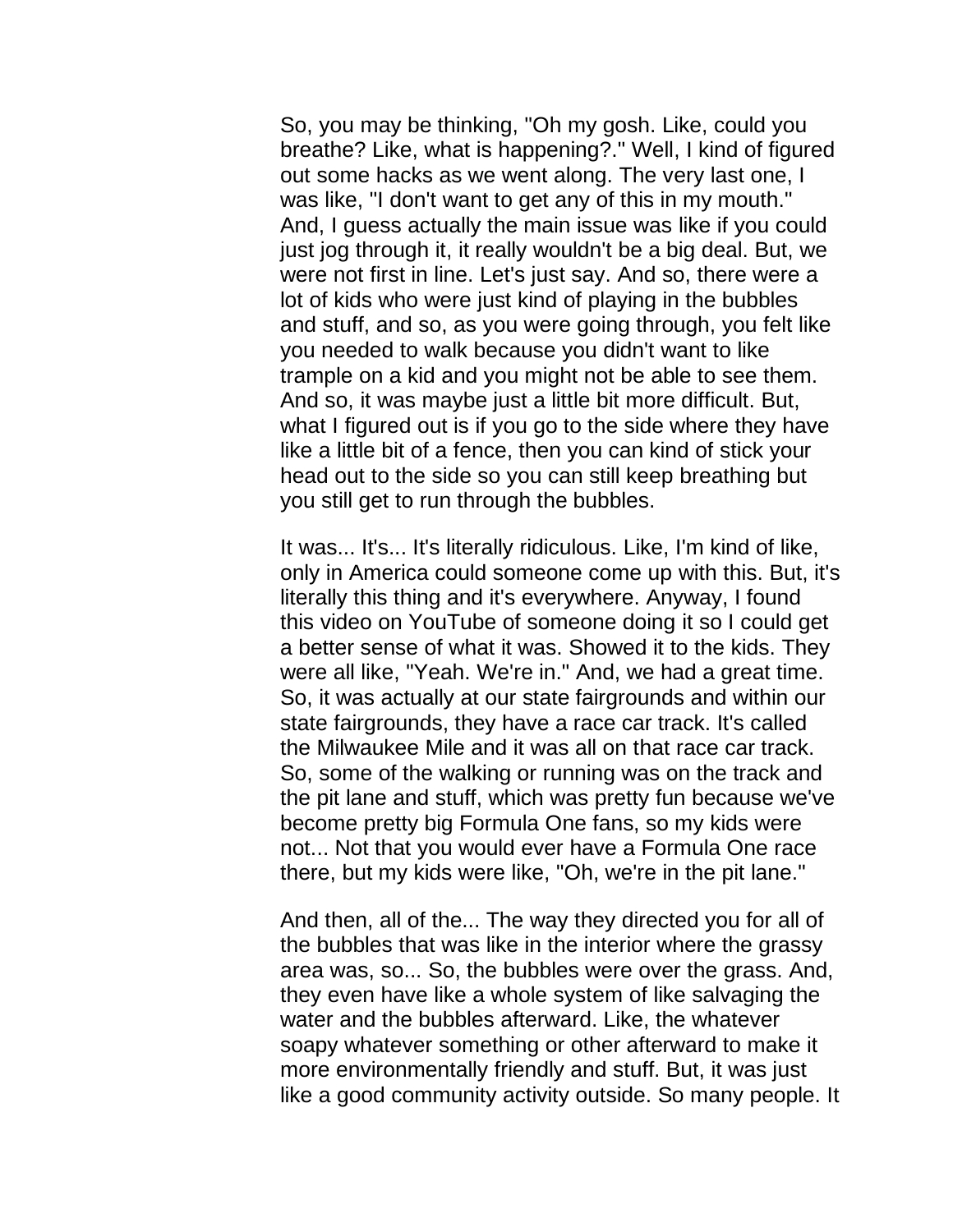was just like refreshing and kind of, you know, like heartwarming to just see all these people out there just doing something for the heck of it. Just have some fun.

And... And, I think they did raise money for a charity. Offhand, I cannot remember what the charity was, but part of your entry fee was that. So, anyway, check it out. Bubble Run. I think it might even be bubblerun.com. I'm not totally sure, but... But, check it out if you want something fun to do. And, if there's no Bubble Run near you, you know, maybe there's like a fun little race or walk or whatever that you can do. I know here for... Well, okay. So, the deal in Milwaukee is we have lots of different heritages and throughout the summer, we have various festivals pretty much every weekend and it's usually just like for different groups or different ethnicities. Like, there's German Fest and there's... There is a Fiesta Italiana and there is Pride Fest and there is like all the fests. There's like just a ton of different things. Plus, there's Summer Fest, which is basically the hugest music festival in the world is my understanding. Every year, which is super fun too and there's special grounds along Lake Michigan where they have it and it's super fun.

So, they're... At a different place, though, we also have basically... It's sort of like French Fest essentially, but they call it Storming The Bastille. So, their race is... They call it Bastille Days, but it's in July and the race is just a little five K and it's at night. They hold it at night and... And, it's just... Yeah. It's like in memory of storming the Bastille, which is just kind of fun and you don't even have to run it. You can just be outside having a good time. So, maybe look for some things in your community, especially depending on, you know, COVID cautiousness and what you have going on. Being outside can be a great way to kind of get yourself back into some sort of arguably social things without feeling like you're cooped up inside with a bunch of people. I mean, you do you. Whatever you feel comfortable with. But, it's been... It was really fun.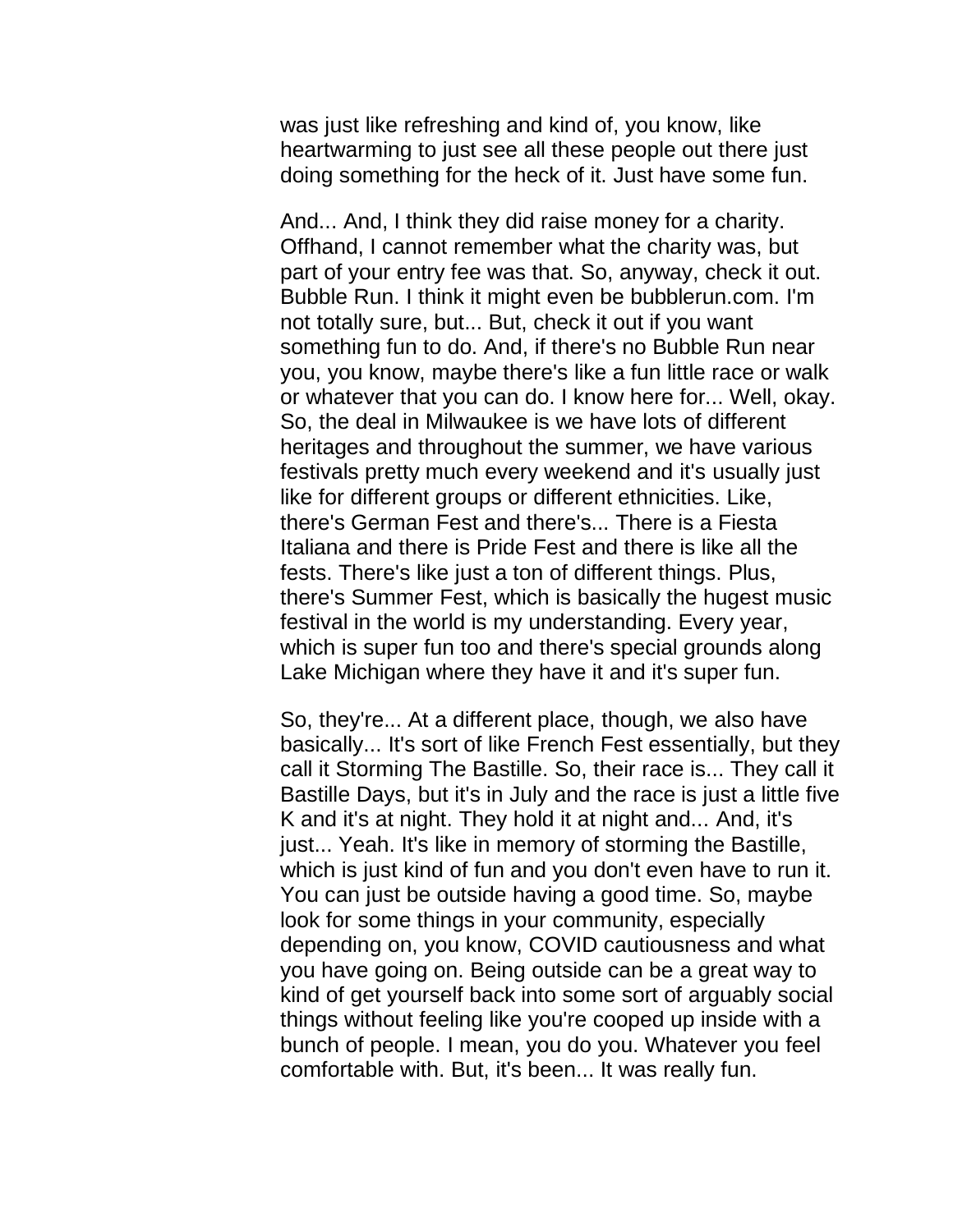Okay. Real quick before we get going today. I do want to let you know about the podcast road map which is a free download that I... I'm offering you. It's for anybody who is going, "Yeah. 282 episodes. How am I supposed to know which episodes to listen to?." Well, we curated the first 30 episodes that I recommend you listen to. So, especially if you're new to the podcast, then welcome, first of all. Thank you so much for being here. I'm so glad you're listening. But, you might really want to download this road map for free because it just gives you those episodes that are the best ones to start with. Like, how do you sift through all these and know which ones? Well, we did it already for you.

So, the way you download that is just go to katrinaubellmd.com/start. S-T-A-R-T. You'll be able to download that. It'll give you that good information about where to start. I really designed it with the idea that you would listen to one episode a day, start applying what you learned, and within a month you would start noticing some serious differences and progress. Now, of course, you can take longer. You can go a little faster. Just make sure that you're applying what you learned because so many of us are just master consumers of information. We're like, "Yes. I've bought the books. I might have even read some of them. I've listened to the podcast." Right? But, are we actually doing the thing? That's the main thing. So, I want to make sure that you're actually applying it and then you can start seeing some really good changes.

So, again, katrinaubellmd.com/start to get that podcast road map. Just let us make it easy for you for sure. And then, I would definitely recommend that you, of course, while you're listening to those keep listening to the new episodes as they release because that's how you get all the latest and greatest information.

Okay. Today, I want to talk to you about more about sleep. I've done an episode on sleep in the past, but I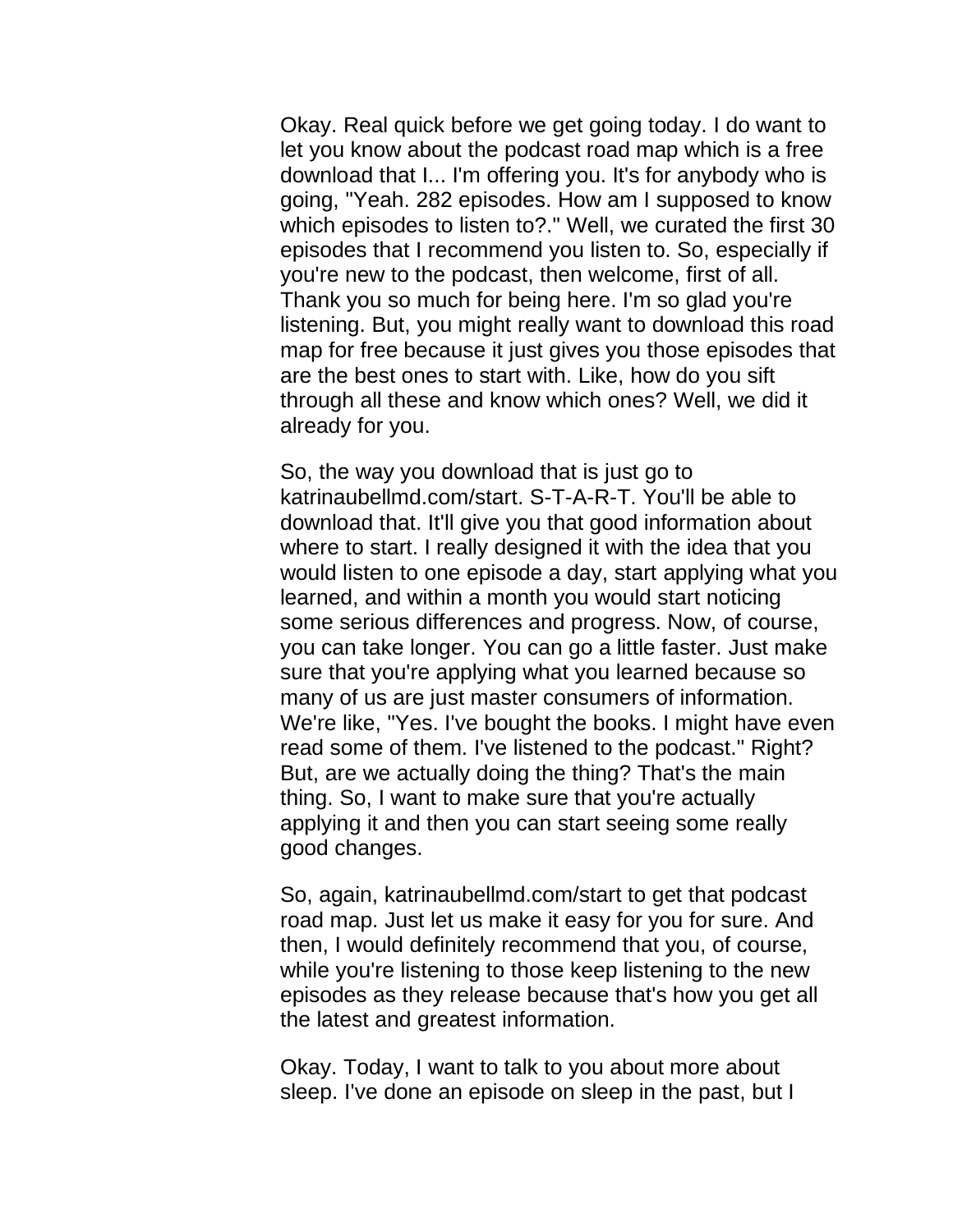want to talk today about sleep more as a mindset issue and I feel like there's just so much talk about sleep and improving sleep and I've talked about it before too. But, in a lot of ways, I don't know that we really need like a lot more information. Like, we don't need more data to convince us to sleep more. It's really much more of a mindset issue. And, when I say we, I'm also largely talking about myself. So, this is kind of like a real time episode in the sense that this is something that I continue to work on. It's really truly been an issue for me for a very, very long time, getting enough sleep, and I'm actively working on it and I can't wait to share with you some new takeaways that I have that are making a difference for me and hopefully they'll make a difference for you too.

Now, I do feel... I kind of thought, should I even talk about some of the data on sleep and weight loss and weight gain? And, I thought, you know what? Let me just do a quick review. Nothing crazy. And, I do have a reason why I want to tell it to you, so... So, just a quick overview here. Sleeping less than seven hours a night on average increases your risk of weight gain, obesity, heart disease, depression and stroke. Okay? A lack of sleep increases your desire for energy dense foods and decreases your ability to resist them. Now, I would be remiss if I didn't talk about, you know, what I teach you to do is not have to resist them but obviously if you're well rested, it's helpful.

When you're sleep deprived, your body makes about 15% more ghrelin and about 15% less leptin, which leads to overeating. So, remember, ghrelin is the hormone that makes you hungry, so when you have more ghrelin, 15% more ghrelin, you are more hungry and when you have less leptin... Leptin is the hormone that helps you to feel satiated. Having less leptin makes you feel less satiated. So, you're hungrier and less easily satisfied. So, that leads to overeating.

And then, inadequate sleep is associated with an increased risk of obesity and then of course obesity can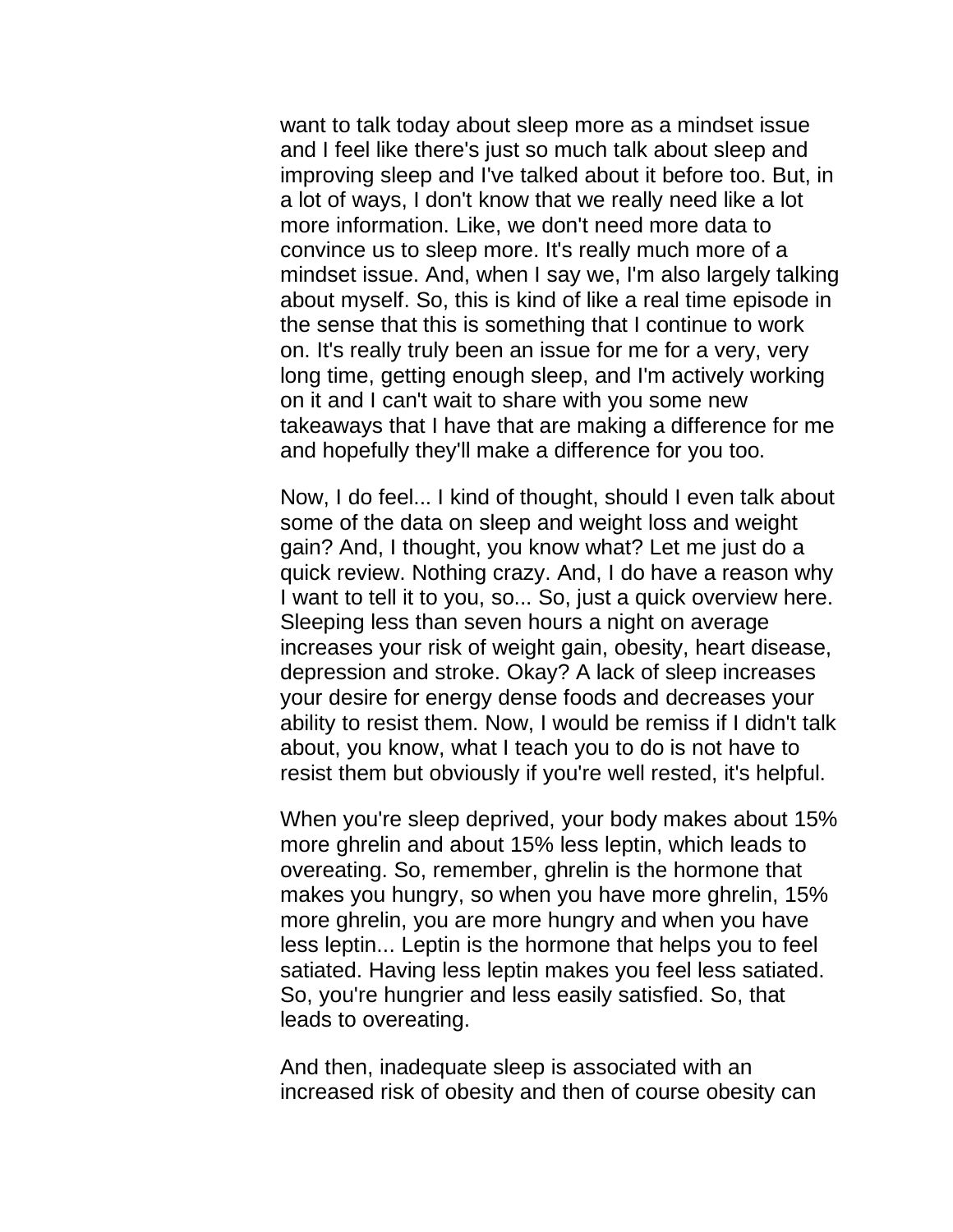reduce your sleep quality, so it's kind of a little bit of this... This cycle that we can get into. So, just in case, you know, you didn't know, that is, you know, some pretty compelling reasons to be sleeping more. But, I think it's easy to understand that and then it can be really hard to apply it in your real life. I do just want to point out that when you hear stuff like this, like this kind of data, it's really easy from a mindset place, right? Because, I just told you some data. Now, we have to have thoughts about it. Right? We have to interpret it. What does it mean?

It's very easy for us to look at this and either start judging ourselves, blaming ourselves, or to start feeling kind of self-pity or disempowered. Like, well, yeah. Sleeping more than seven hours a night, but you don't know my job. You don't know what it's like when I take call. You don't know how I have to do things in house. You know, it's just never going to be possible for me to get that much sleep. Or, whatever your thoughts are about it. And, if that is the case, then we need to look at those thoughts. Right? So often, we just decide things are impossible and as you know, and if you're new to the podcast, it'll just remind you or maybe explain for the first time that what happens is that your thoughts, the way you think about something, the way you interpret something, creates the way you feel. It creates your emotions. The way you feel determines how you act, what you do and what you don't do. And then, your actions create your results. Right?

So, there is this direct through line between the way you think, the way you interpret things, and the results you create. So, if you're listening to me saying that, going, "You know, there's just no possible way, Katrina. Like, I hear what you're saying and in an ideal world or if I had a different specialty or a different career, maybe that would be possible, but it's just not right now," then, you know, some... It's like yes and. That may be true and if you continue to think that way about it, you will continue to create that same result. You won't even be able to see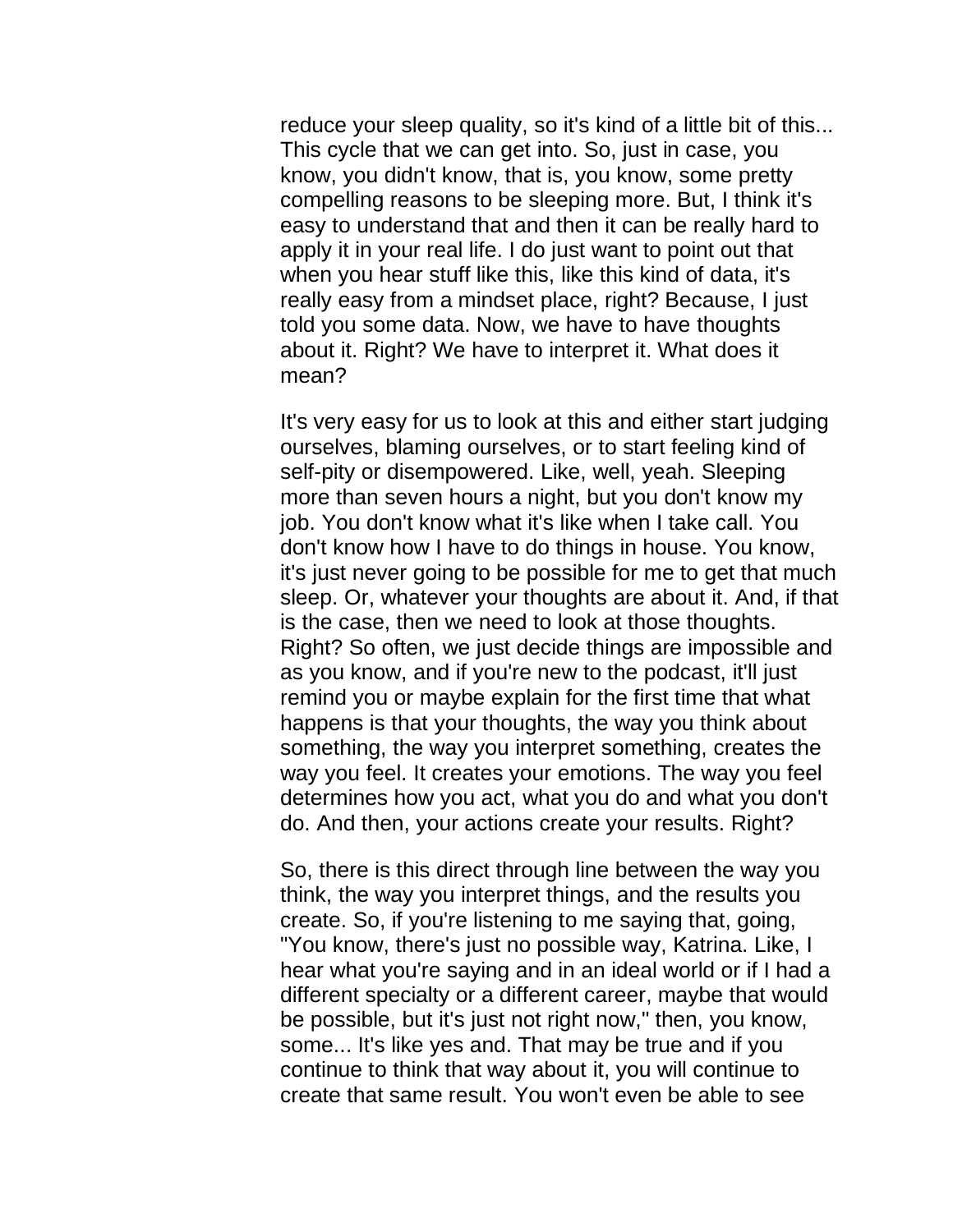any opportunities for that to change. Your mind will essentially be locked in on this isn't possible, which makes it impossible.

And, we think what's making it impossible is our schedule, the... You know, the pager, if you still carry a pager. I think we still just call it a pager. Right? Because, old habits die hard. You know, whatever it is. Maybe even, you know, you have children, small children who are not sleeping through the night or you have a sick relative that you have to take care of or something like that. It's just important to understand when we're telling what we believe to be the truth but by thinking about it in that way, we're unintentionally limiting ourselves in being able to create something new or even to try to make it just like one percent better. You know, we're not able to really see that.

So, I just do want to point out that that may be true and there could be a more useful way for you to think about it so that when opportunities for more sleep arise, you're able to take advantage of them. Or, it could be that you realize, "Well, yeah. You know what? I do end up taking in house call quite frequently. But, you know, while I'm sitting in the unit, rather than going to the call room and trying to lay down and sleep, I'm sitting there on my phone or I'm chatting away with the support staff. Like, maybe actually one of those opportunities is making the agreement with myself that even if I can't sleep, I'm going to rest or I'm going to try doing...."

You know, there's lots of different things. Meditation, yoga nidra. There's like tons of different things that you can do to still bring down that stress level, still be supporting your body, and maybe that will lead to sleep and maybe it won't and maybe five minutes later you'll be leaving to go back out to take care of somebody or answer a question and that's fine. But, the only way you'll even be open to figuring out a different option is by opening up your mind to the possibility that, you know, even within the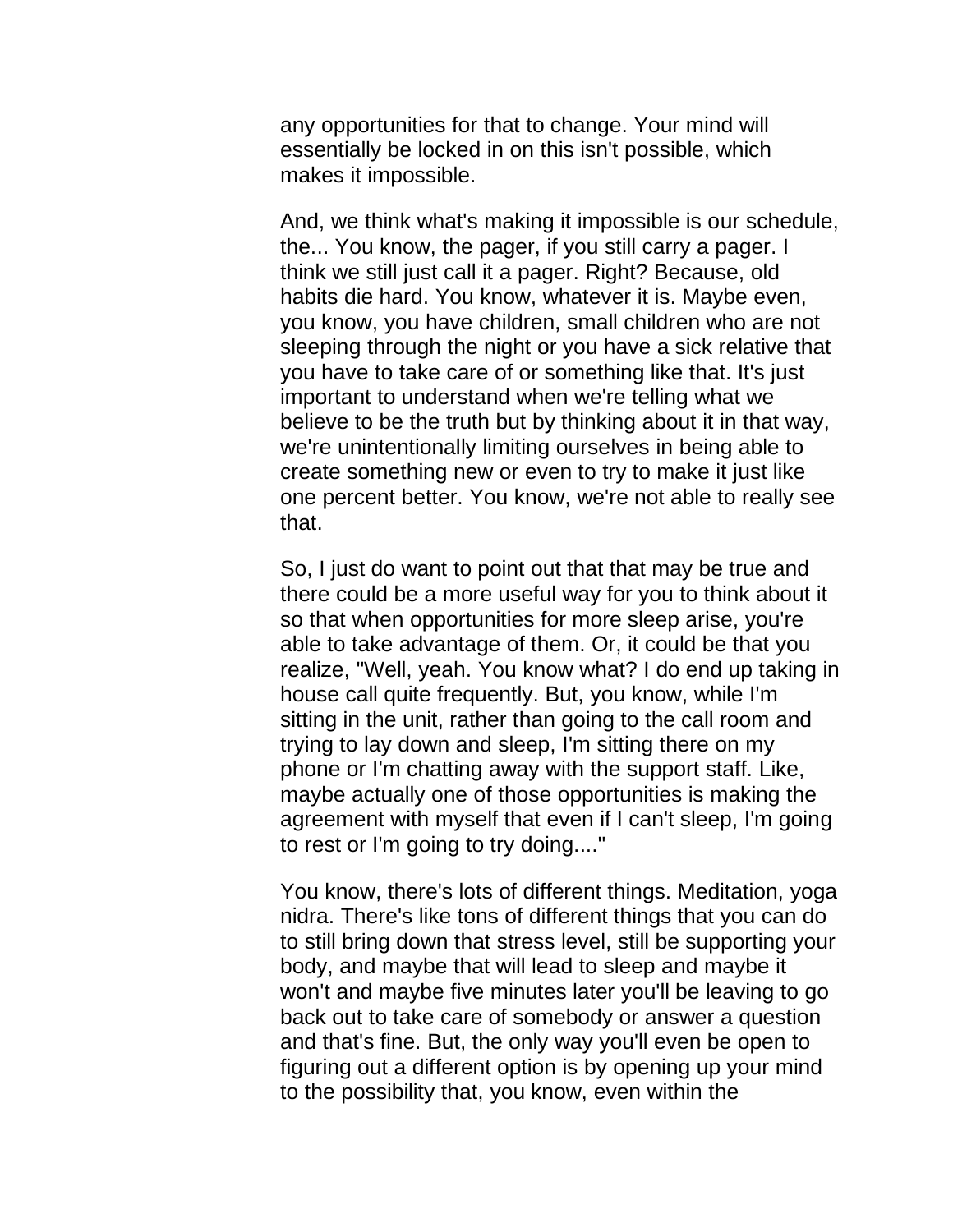constructs of the life that you're living, maybe there's still an opportunity for improvement.

So, that's the first mindset piece. Okay? We don't want to be using this information against ourselves. Like I said, I think everybody is kind of on the bandwagon of yes, sleep is important. Yes, we probably should be prioritizing it more. And, there may be plenty of you who are like, "Listen, Katrina. Like, I got problems but this is not one of them. I'm a really good sleeper." And, if that's the case, amazing. What you can do here is you can substitute in whatever it is that you are struggling with. Okay? If it's not sleep for you, then whatever it is that's a problem, just pretend that that's what I'm talking about today because you can still get some help with us.

So, just a quick little backstory for myself. I think probably, you know, when I was home and I had a bedtime and stuff and my parents were in charge of me and I listened to them, I think I had more regular... You know, regular sleep. But, you know, in high school and everything, I was staying up a lot, had all the activities and all the different things and there were many nights where I wasn't getting enough sleep, like going to bed late, getting up early, all of that. And then, I went to college and my roommate that I was just randomly paired with was this young woman who had a really interesting sleep schedule. She would stay up super super late every night and she would I guess... I don't know. I guess she just napped a lot during the day. I'm not really sure what the story was with her, how she ended up sleeping.

But, we were in this tiny little dorm room together. We had the same major and I just... I mean, you know, in defense of my little 18-year-old self, I just kind of thought, well, whoa. If she's staying up and studying, then I probably should be too. And so... And, I didn't have like, you know, a mask to make it dark for myself. Like, she had the lights on and it was hard to fall asleep. So, I would often end up staying up way too late and then be, you know, either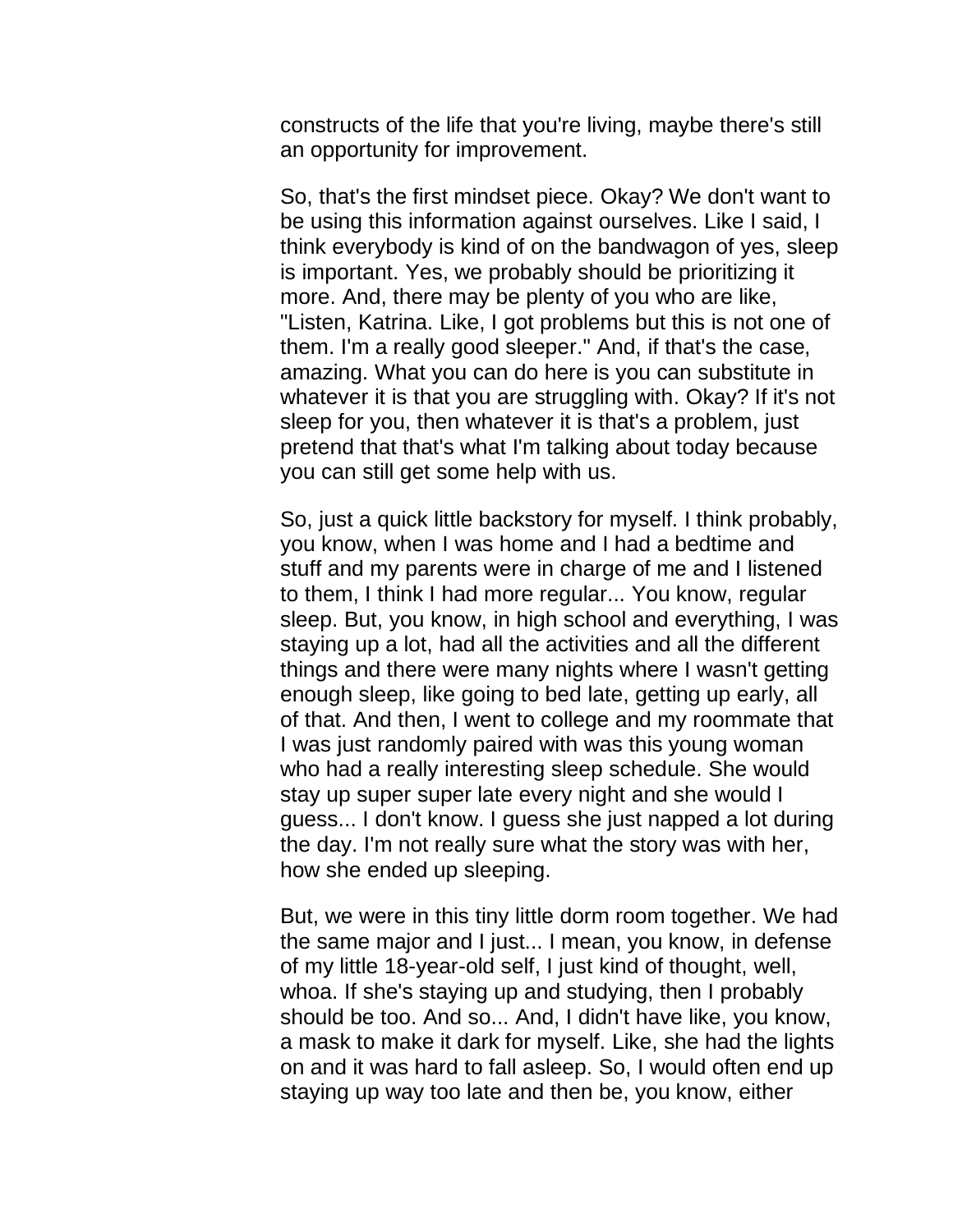missing class in the morning or dragging myself out of bed, finishing class in the morning, having to take a nap. Like, it was a disaster. Really, truly a disaster.

And, yeah. I mean, I just... I just guess I thought it was just okay. I don't know if I really even knew that it was really the problem that I think it is now. But, that was kind of the beginning of crazy sleep hours. Then, I... You know, that... Yeah. That kind of, you know... I mean, I didn't live with that young woman anymore but still, staying up late and sleeping in on the weekends and the whole thing. And then, of course, we know what happens with our medical training. Right? You know, it's staying up late studying for a test and then, you know, sleeping in when you can and then you start out on the wards and then it's just totally depends on which rotation you're on and all of that stuff.

So, I would say that for my whole entire life, adult life, I don't think that I've had any kind of super regular routine. And, even the way that sleep was modeled to me from my parents... Like, they would just doze in front of the TV at night and go to sleep too late and then be tired during the day, and so, it wasn't even modeled to me really about like proper good sleep hygiene.

So, I recognize this. I've actually been working on this for truly like decades in different angles, kind of thinking that because I like to sleep that I was lazy and like working through that and I don't believe that so much anymore. Then, of course, perimenopause hit and then I was like waking up drenched in sweat, so if you've been a longtime listener, you know that the chilly pad has literally saved my life and I know many of you listening, you're huge fans as well. You don't know what it is. There's also a version called the ooler, like a cooler only without the C. O-O-L-E-R. The one I use is called a chilly pad and it basically helps to pull the heat off of you while you're sleeping, the excess heat, which is like the best thing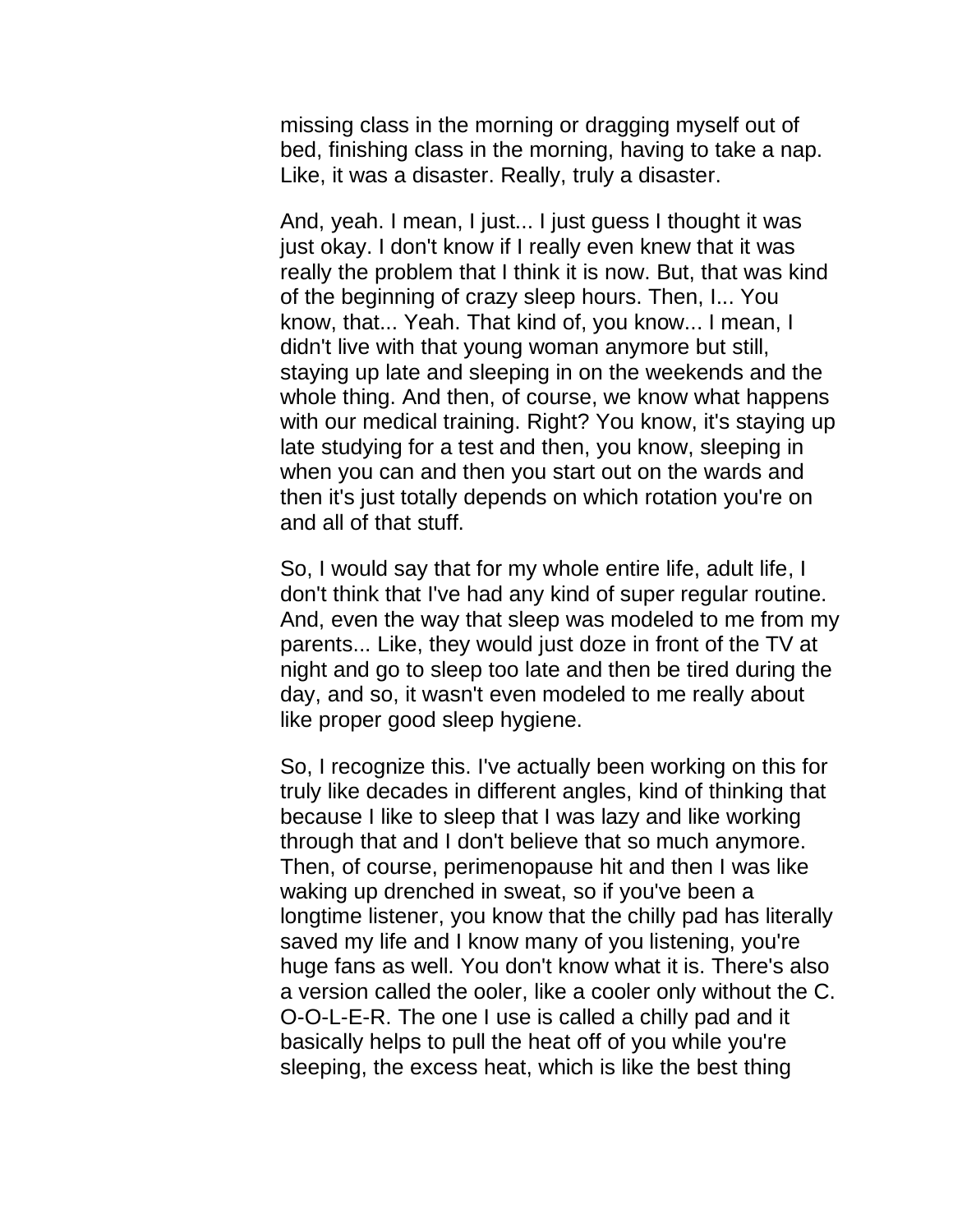that's ever happened to me. Every time I travel and I don't have my chilly pad, I'm so sad.

So, there's definitely things that can be done. But, I still will find myself staying up too late. You know, might be watching a show. It might be, you know, just doing stupid crap. Basically nothing that's needed. Just wanting to stay up. I will say that back when I was in practice before I had, you know, any meaningful coaching knowledge or had been really coached, I think a huge part of why I stayed up late was because my experience of my day to day life was, you know, really not that pleasant. So, I mean, of course there were those ups and downs, but like, I'm not the kind of mom who does well just like being home with the kids, little kids and like playing games on the floor and stuff like that. Like, as desperately as I wanted to be that mom who loved that, if I'm being honest, that's just not me. That's just not my thing.

And so, I'd be bored out of my gourd during the day if I was home with them and if I was at work, I was running around and all the things and giving, giving, giving and people-pleasing like crazy. It was so exhausting. And then, I would get home, get the kids to bed, and then it felt like it was me time and I didn't want that me time to end because I didn't feel like I had any other way of getting that time during the day. Like, I didn't have any other... I don't know. I think I just didn't even know that was something you could do or slash I thought it was kind of selfish, probably, at least on some level to do that.

So, I would end up staying up late, sometimes way too late, mostly because I didn't want to have to go to bed and then get up the next morning and go back to work. You know? It's just like but if I go to sleep now, the next time I'm conscious, it's going to be time to get up and go round again and I don't want to do that yet, so I'm going to stay up late.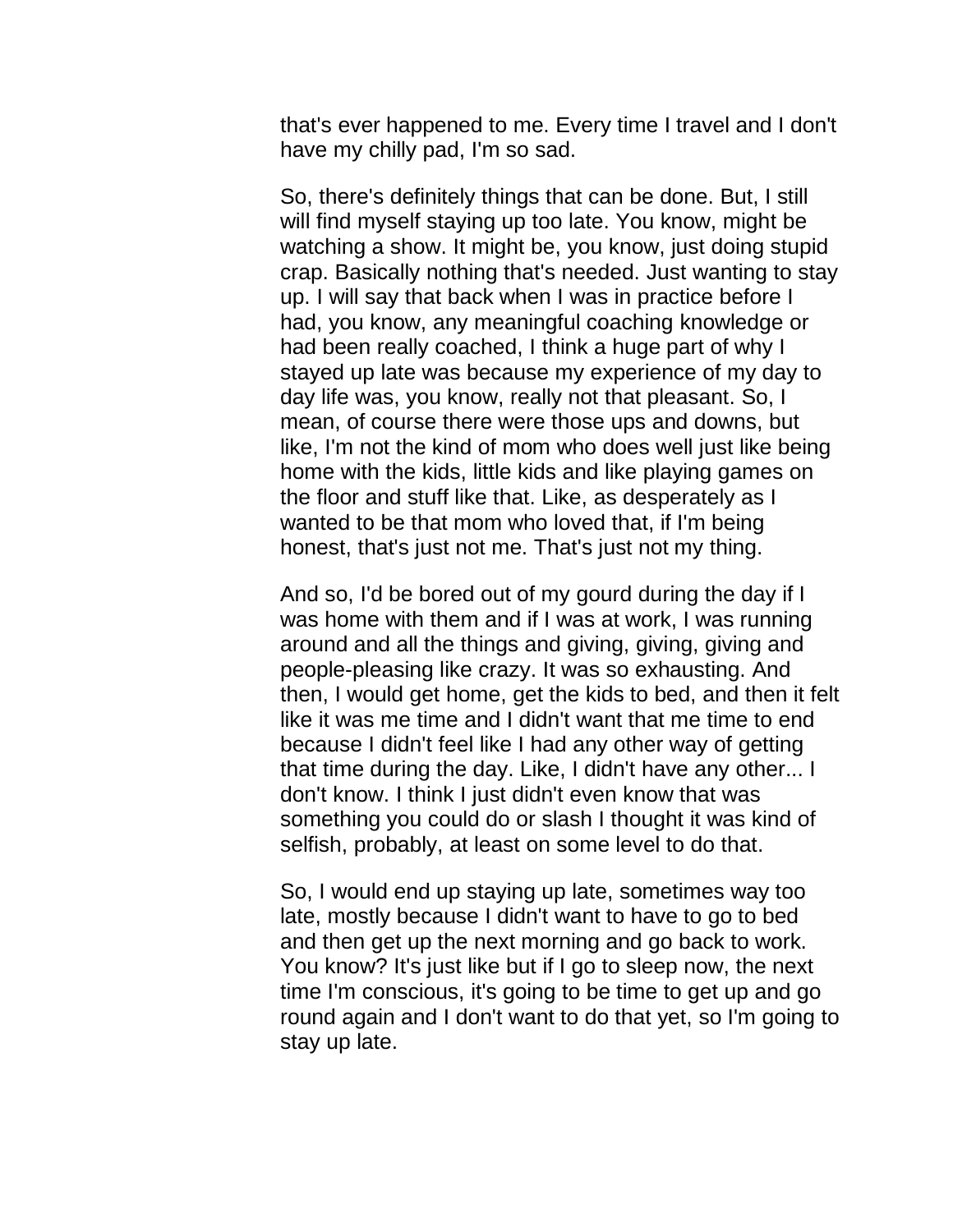So, that is not my life anymore to this point. Right? Like, I... I'm not practicing in that way, yet I still struggle. Still struggle with this. So, what really came up for me recently and the reason why I decided to do this episode is because I have a dear, dear friend who is amazing at her sleep. Like, I have witnessed it. She is just so good about getting to bed on time and it's not like she doesn't have a family or a busy life. Like, she's got all the things going on just like everybody else and she always, always, always gets to bed on time.

So, I texted her. I actually wrote down several of the things that she texted me back. I basically texted her and said, "I need you to teach me how to go to sleep on time." And, this is how she responded. I think this is so helpful because this just shows her mindset. Okay? How her thinking... Like, what kind of thinking creates the result of going to bed at a regular... You know, the way you're supposed to do it, supposed to in quotes, the way you're supposed to do it, which is around the same time every night, getting up around the same time every morning. Of course, when you're a doctor and you take call, there's going to be fluctuations in that, so we just have to work with that.

But, in general, when we're able to get our sleep, you know, how do we approach that? So, I said, "I need you to teach me how to go to sleep on time." She said, "You aren't excited enough about a good night's sleep." And, that kind of hit me. I was like, you're right. You're 100% right. Right? She is so excited to go do it. Anything you're excited to go do, the resistance to doing it is a lot lower. Right? Or, non-existent. Non-existent, possibly.

So, I really let that sink in. I was like, I think you're right. I think I'm not excited enough about a good night's sleep because in my mind, going to bed is sort of like punishment. Right? Like, you don't get to have fun anymore. You know, like the party is over. Back to work tomorrow. That's, you know, like less fun than you know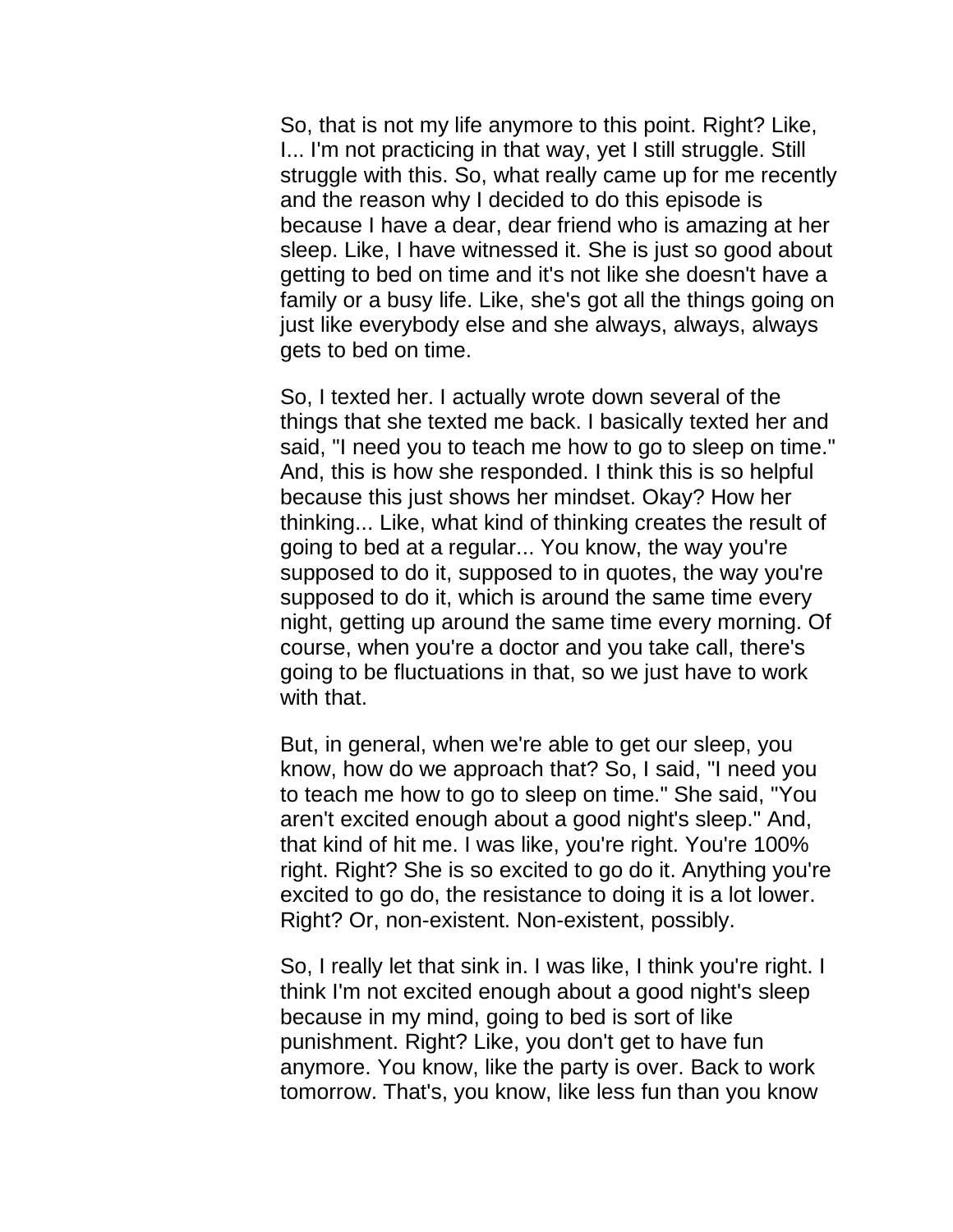doing the spelling bee on The New York Times app or whatever the thing that I'm doing or I convince myself that this is actually really good for my brain and is warding off dementia. These are the thoughts I have justifying what I do.

She... Then, she wrote to me, "You have to make sleep more compelling than your phone, a show or working." And, I was like, "You're 100% right." The way I think about going to sleep and actual sleep does not make it more compelling than the other things that I end up spending my time doing. I mean, isn't it so clear and obvious? Like, so think about how this is the case for you. I'm not making sleep more compelling than a show, my phone or work. I was like... I mean, light bulbs going off like, like crazy. Right? I'm like, oh my gosh.

So, then I told her, "I need to know like how you think about this. I understand the concept of like you get yourself ready. You get in bed. You go to sleep. You know, I understand that. But like, how do you think about it? I want to know what your thoughts are." So, are you ready? Here are some really good thoughts that you can borrow if you'd like to or just, you know, take. You don't need to return them if you struggle with this or you can also... Like I said, you can extrapolate this to something else that you struggle with. These are all things that she just texted me. I just said, "Tell me what you think," and this is what she said.

She said, "Without sleep, I can't do anything fun or valuable." This is what she believes. Like, if I believe that I can't do anything fun or valuable unless I get enough sleep, like, I will go to sleep. I see why she's so compelled to go to sleep. She said, "I can't function without sleep and I love feeling well-rested and refreshed, so it's nonnegotiable." Non-negotiable. Could it be non-negotiable? Could going to sleep on time just be non-negotiable where it's like a loving thing to go and do that? I think that's so great. Right? Because, I was saying, like then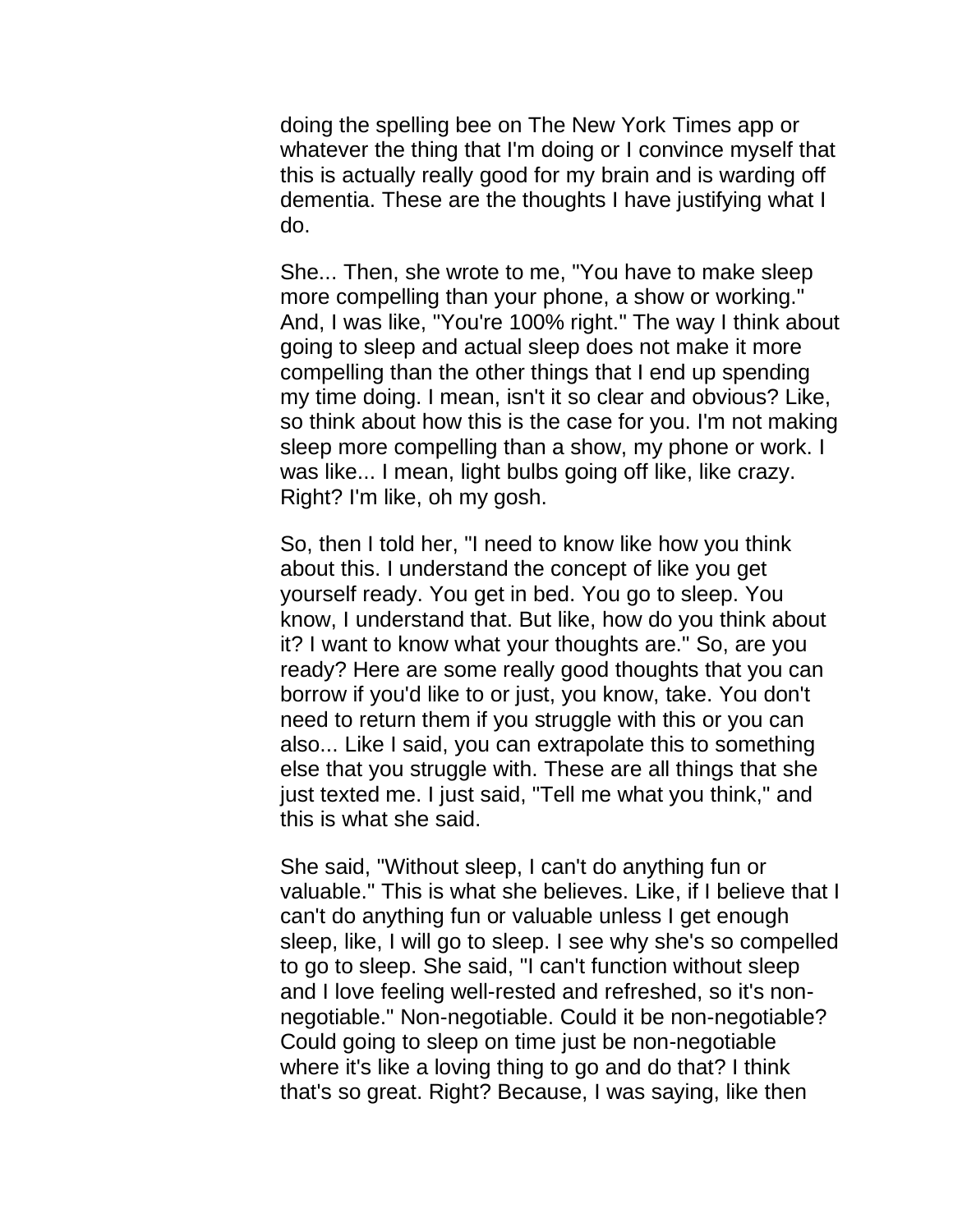the next day is work and then whatever. But, guess what makes work a lot better? Guess what makes managing your mind around work a lot better? Not being exhausted. I have a lot of evidence to support this being true. Okay?

But, even the thought, I can't function without sleep. I thought, what if I started thinking that about myself? This was the next one. It's so good. She said, "Without sleep, I'm useless." I was like, oh man. If I thought I was useless without sleep, I would go to bed. I could actually decide to start believing that and start practicing that thought. And, she said, "When I don't get sleep, I get sick and I hate being sick." Now, I personally have a lot of evidence that that isn't the case for me but I know it is for a lot of other people. And so, as a prevention, right? It's like, I need to get that sleep. I need to take good care of myself so that I don't have to deal with the consequences later.

So, these are all those thoughts that she offered to me, which I think are so, so, so amazing. So, the way that you can apply these of course is by practicing them daily, potentially writing them out, saying them out loud to yourself. You can find apps for affirmations that you can type in your own ones and have them just like popping up on your phone to remind you, especially in the evening time. I mean, I use an Oura ring which I really do enjoy. It's spelled O-U-R-A if you haven't heard of it. I resisted getting one for like years. I was like, I just don't think I'm going to be that into this, and I actually love it. I've had it for about six months now and I'm super into it and it even reminds me, like, hey, it's time to start winding down. I'm like, oh yeah. I should start winding down. And then, like, before I know it, I'm up too late again.

So, it's like we can put together all the kind of hacks and stuff to get us into bed but you know what makes it a lot easier is just believing that you can't do anything fun or valuable if you don't get that sleep. Right? Or, you can't function or you're useless if you don't have that sleep. Right? You could decide for that person who's on call in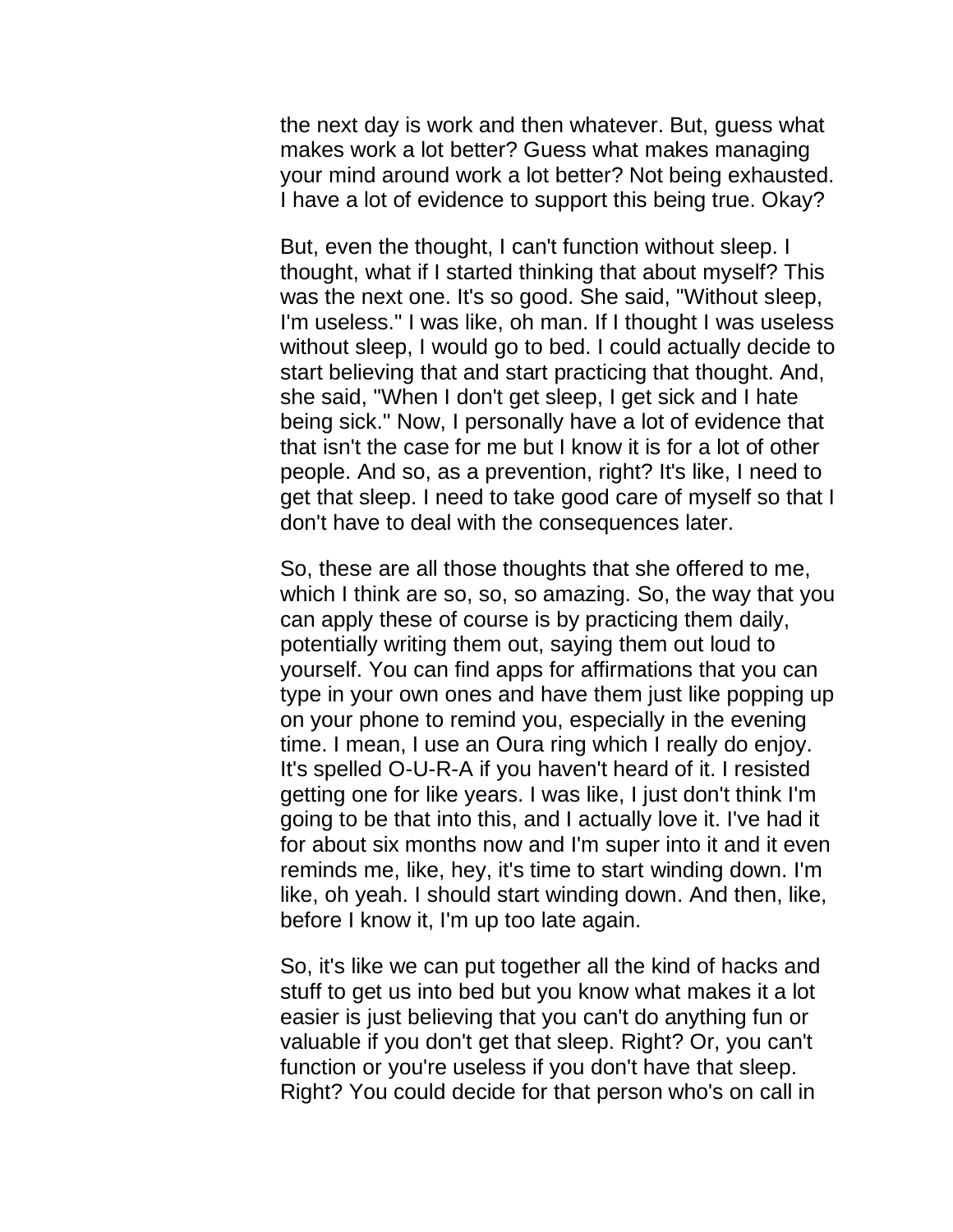the unit is just kind of staying up chatting with everybody... What if you just decided, like, I'm just going to be useless tomorrow if I don't even at least lay down and rest? Or, I remember my body just being upright, you know, more. My ankles, my body, my legs felt heavy. Like, I just... My body did not feel good if I did not lay down horizontally at least somewhat, you know, when I was taking call overnight.

Like, there's things like that when you get really clear about it and then you repeat them to yourself. You remind yourself again and again about it. That starts making the sleep or the laying down or the resting that much more compelling and then it's much more compelling than being on your phone or watching a show or working. I'm telling you. If I had had a cell phone back in the days when I was a resident, I probably would have never slept. If I had any time to lay down, I probably would have been watching a show, thinking I deserved it, knowing me.

And so, you know, and I've tried all the things. Like, I'm not going to watch a show. I'm only going to read. I can stay up too late reading, too. I mean, I could stay up too late doing anything because it's not even so much about that. It's just that the sleep isn't, you know, more compelling than all of that. And so, that's the personal work that I'm working on. I know I so often hear from everybody like thinking that I've got it all figured out and I don't ever work on anything. That is not the case. This is something I'm still working on and often I'll get into like a really good jag and things are going really well and then what often kind of messes it up for me is travel. So, that's what I'm working on, is like the re-entry. You know, coming back from somewhere and then picking up those habits and behaviors just as I had been doing before.

So, there's always room for improvement, my friends. Always room for improvement. So, I want to suggest as I wrap this up you really think about sleep as a mindset issue. Yes, there's all these other things you can do and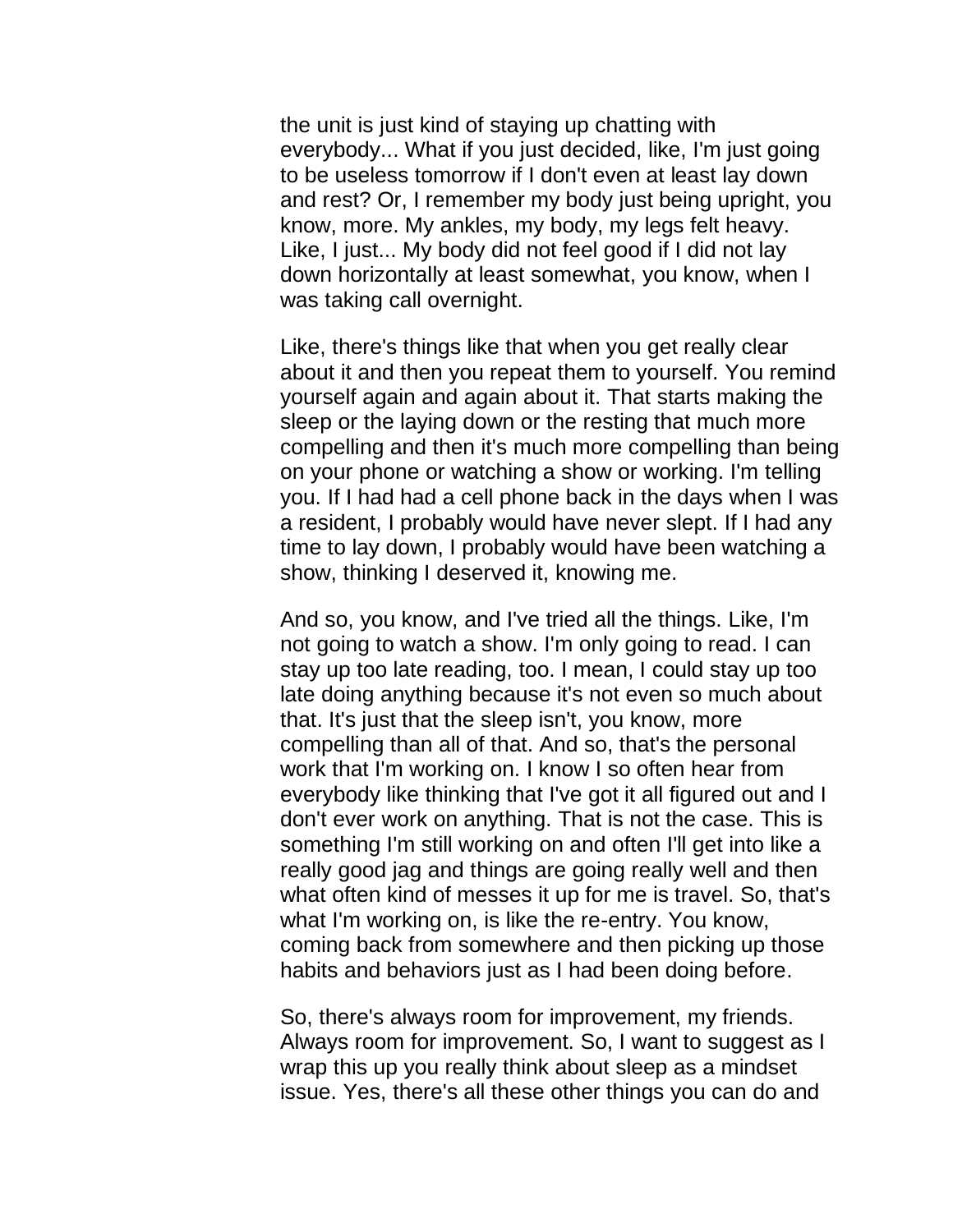there's a million people who are much more skilled and expert at that than I am, but what I can help you with is the way that you think about it and understanding that that way you think about it is creating your results. I understand that when I think that watching a show is more compelling than sleeping, then I stay up too late. You know? And, the next day I regret it and then my Oura ring tells me like, "Hmm. Sorry. You didn't recover very well." I'm like, "I know."

So, anyway, give this a try. Have a chance to really just think about what do you think about sleep. When you're thinking about it, you know, winding down or getting ready for bed, like, what are the objections? What is the resistance about? What is it that prevents you...? Like, what's standing in the way between you and the bed? That's... Those are going to be the questions I'm going to be asking myself and working on and if you struggle with sleep the way I do, I think that that will be super helpful for you as well if you... Again, like I said, if you struggle with something else, then of course make sure to sub in whatever it is. What's standing between you right now and the behavior or action that you want to be taking?

Remember, thoughts and feelings are what create actions. Okay? So, you have to find out what you need to feel. Like my friend said, she's excited to go to bed. So, you can think, like, what thoughts could I think? What beliefs could I have that would make me truly, genuinely be excited to go to bed? You know, maybe it's amazing sheets. Maybe it's, you know, really good jammies. Like, whatever it is, it's worth trying out because sleep is so important.

All right, my friend. Don't forget to pick up that podcast road map so you can start applying that to your life, start listening to those episodes. To get that for free, just go to katrinaubellmd.com/start and we'll get you started. So good. Okay. Have a wonderful rest of your week. Take